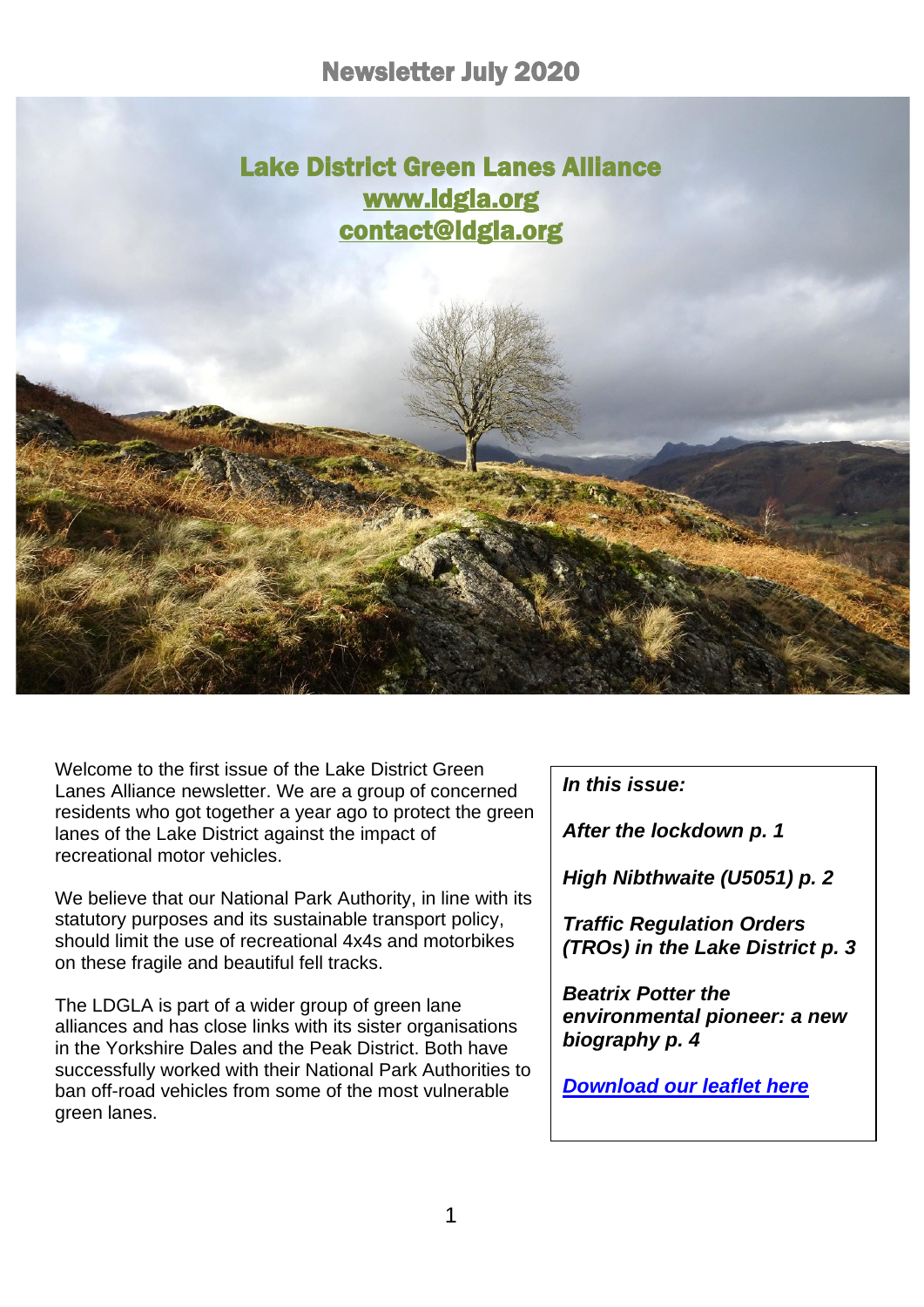## **After the lockdown**

The coronavirus has forced us to pause, to take stock and reassess how we want to treat our National Parks. And it has taught us that we shouldn't take this landscape for granted, that it's too precious to be treated with contempt.

This is true for all those who live in big cities, and who are yearning for the tranquillity of the hills and lakes. But it's just as true for the people who live in the Lake District and who have experienced both the tranquillity during lockdown and the onslaught of visitors behaving badly once travel restrictions were lifted.

So now is the time to rethink and to go back to basics. National Parks were created after the hardship and deprivation of WW2, to give an exhausted nation the chance to recover. As a recently published book puts it: National Parks were a kind of Natural Health Service, on a par with the NHS.

We now need the restorative power of nature more than ever, and we hope both the Lake District National Park Authority (LDNPA) and Cumbria County Council will tackle the issue of motor vehicles on our green lanes with renewed determination. Other National Parks and Highway Authorities are using Traffic Regulation Orders (TROs) to stop motoring for the sheer fun of it on vulnerable tracks. The Lake District needs the same degree of protection.

## **High Nibthwaite to Parkamoor (U5051)**



We wanted to update you on one our green lanes because there have been some troubling developments there recently, compounding an earlier lack of action by the authoirties. This track is an unclassified county road, U5051, maintainable by Cumbria County Council. It climbs from the hamlet of High Nibthwaite, at the south-eastern corner of Coniston Water over Bethecar Moor towards the ruined farmstead of High Parkamoor. Although this route is a cul-de-sac for recreational motor vehicle users, it is popular with them because of the views it gives over Coniston Water. Some of these users apparently hold the mistaken belief that it is legal to continue from near High Parkamoor along bridleways into Grizedale Forest.

There has been a Traffic Regulation Order on U5051 since 2000 and in 2003 Cumbria County Council replaced it with the current TRO prohibiting recreational motor vehicle use on U5051 and connecting bridleways. Unfortunately, the status of this TRO seems unclear, as the LDNPA says it is discretionary and that they and Cumbria County Council work together to decide when it should be activated. In fact the TRO has not been activated for many years, probably because there are no criteria for activation in the TRO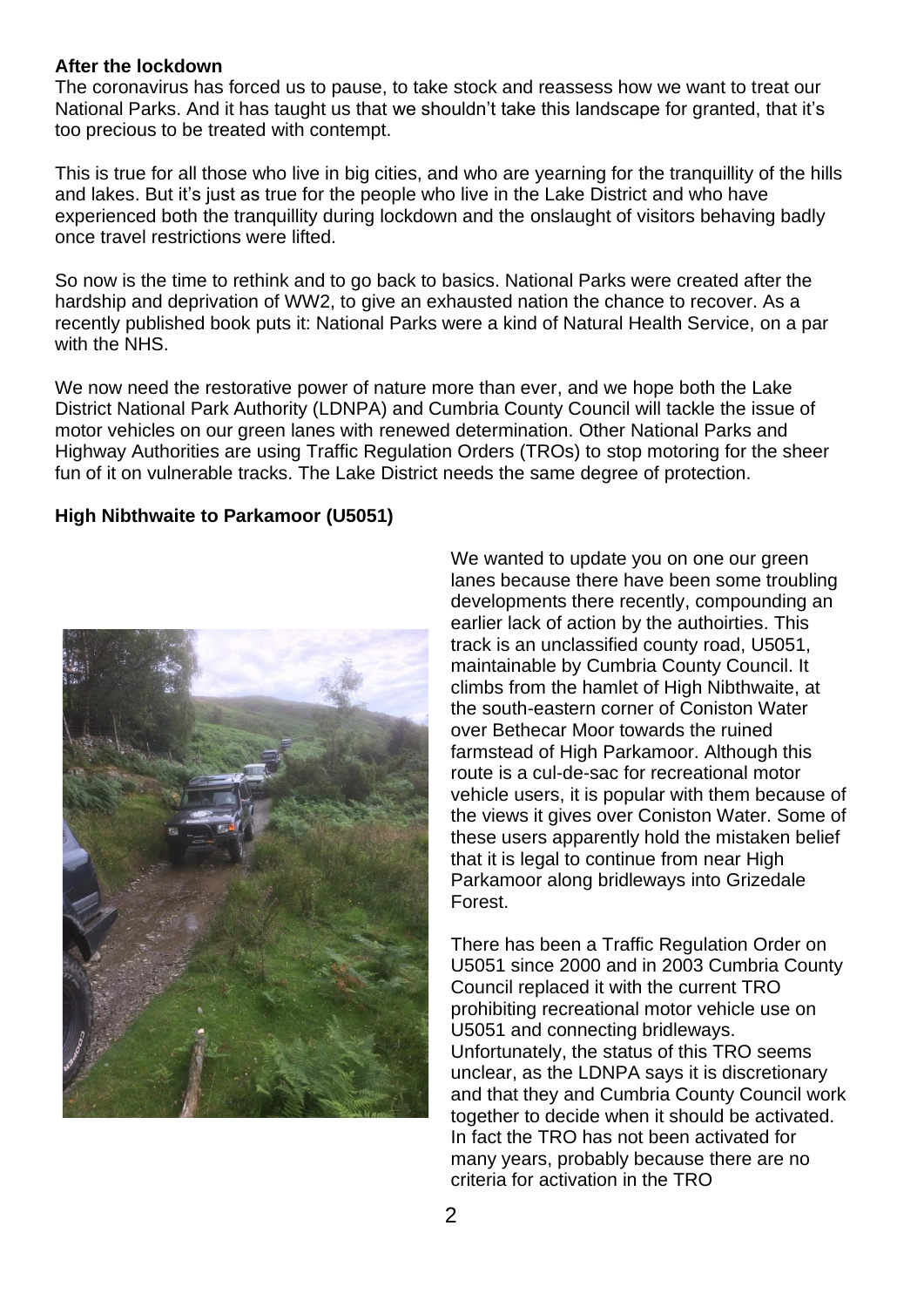itself and the criteria used during the 2000s by the LDNPA were ineffective.

For example, in February 2005 the LDNPA reported:

*"The TRO on the Parkamoor route has been in place since September 2000. It is a discretionary TRO which means a decision is taken each month on whether it should be open or closed depending on weather and surface conditions. In its early stages the route was closed for the winter months and open during the summer. Vehicular users raised concerns about the apparent inflexibility in this system so a monthly inspection regime was introduced. A local trail rider was asked to carry out the inspections and advise the Authority as to whether the route should be open or closed. This was to give vehicular user groups more involvement in the management of the routes and to take 'ownership' of the problem. However following criticism from some other motorcyclists that he was closing the route unnecessarily, he stood down from the position."* [emphasis added]



This failure to activate the TRO has played a role in the amount of damage caused to U5051 and adjacent land over the years. In winter 2005/6 rainstorms led to "bedrock steps, deep gullies and large loose boulders on the surface" and drivers were warned about causing further damage to the surface if they were not very careful, particularly in wet weather. Even then neither authority appears to have considered activating the TRO.

Recently, at the end of May 2020, Kankku, a company offering 4x4 tours of green lanes in the Lake District, "repaired" about 200 metres of U5051, by covering rock steps and filling ruts with stone. They did this without seeking authorisation from Cumbria County Council or from the landowner and commoners of Bethecar Moor.

The publicity about these repairs, and the fact that they have made U5051 easier to drive, have attracted a lot of recreational motor vehicle users during June 2020. There have been many reports of illegal and inconsiderate driving and damage being caused. Cumbria County Council and the LDNPA could stop this damaging and illegal use of Bethecar Moor and Grizedale Forest by activating the TRO on U5051 and making it permanent.

Their failure to do so is in contrast to the speedy action taken by Cumbria County Council, supported by LDNPA, to make a temporary TRO on the minor tarmac road along the eastern side of Coniston Water following reports of inconsiderate parking and anti-social behaviour.

It seems that over the last week the closure of the tarmac road has had the knock-on effect of reducing the number of off-road vehicles on U5051. But we fear there may be a massive increase in July as facilities reopen in the Lake District. It makes no sense to use TROs to manage vehicle traffic on narrow tarmac lanes but to ignore the even greater need for traffic management on unsealed fell tracks.

## **TRO policy in the Lake District**

In their response to the campaign for two TROs on green lanes in the Langdale area the LDNPA says there are currently four TRO's on unsealed roads in the Lake District. According to their website these TROs are:

- U5331 Little Langdale Ford
- U5051Nibthwaite to Parkamoor (discretionary depending on weather and condition)